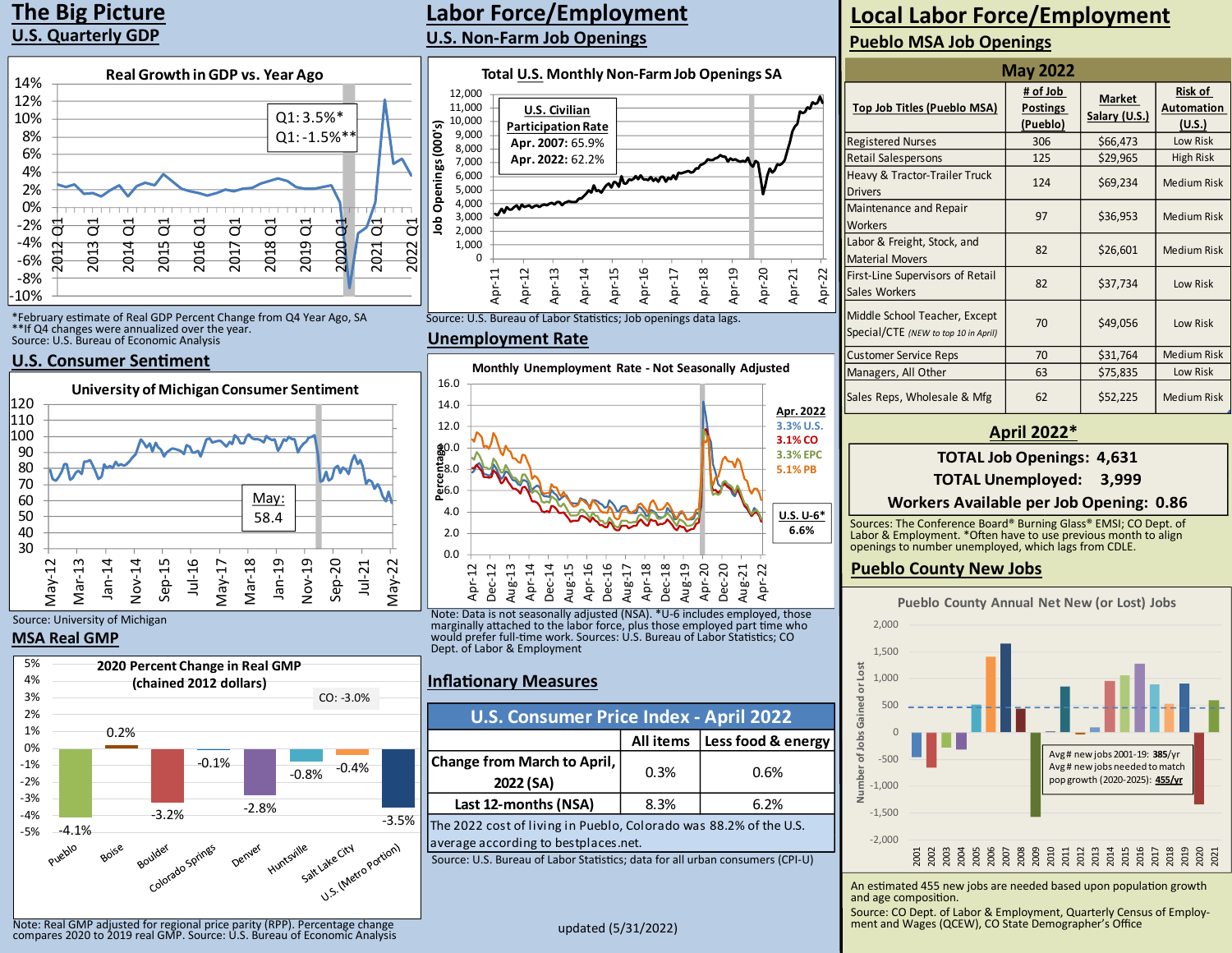# **Local Employment/Wages Pueblo County Employment in Selected Sectors**



| 2021 Q4 Average Annual Wages                                                                               |                                             |                |                   |  |  |  |  |
|------------------------------------------------------------------------------------------------------------|---------------------------------------------|----------------|-------------------|--|--|--|--|
|                                                                                                            | for All Industries                          |                |                   |  |  |  |  |
| Pueblo wages are 26.0% lower than the U.S.<br>29.2% lower than Colorado<br>16.1% lower than El Paso County |                                             |                |                   |  |  |  |  |
| U.S.                                                                                                       | Colorado                                    | El Paso County | Pueblo<br>County  |  |  |  |  |
| \$73,736                                                                                                   | \$77,168                                    | \$65,104       | \$54,600          |  |  |  |  |
|                                                                                                            | 2021 Q4 Total<br><b>Employment</b>          |                |                   |  |  |  |  |
| 2020 Minimum Wage & Living Wage<br><b>Pueblo County</b>                                                    |                                             |                |                   |  |  |  |  |
|                                                                                                            |                                             |                | <b>Annualized</b> |  |  |  |  |
|                                                                                                            | Minimum wage salary for<br>full-time worker |                | \$24,960          |  |  |  |  |
| Living wage: HHs with<br>1 adult, 2 children                                                               |                                             | \$36.53        | \$75,982          |  |  |  |  |
| Living wage: HHs with<br>2 adults (1 working),<br>2 children                                               |                                             | \$31.25        | \$65,000          |  |  |  |  |
| Living wage: HHs with<br>2 adults* (2 working),<br>2 children                                              |                                             | \$20.23        | \$42,078          |  |  |  |  |
| *Living wage is for each working adult. For specifics, go to<br>livingwage.mit.edu.                        |                                             |                |                   |  |  |  |  |

# **Pueblo County U.S.** % people at FPL or below  $\vert$  17.9% 12.3% **2020 Federal Poverty Level (FPL)** *Note: FPL in 2020 was \$12,760 for an individual and \$26,200 for a family of four. Data points are from Census five-year estimates.*

#### **Pueblo Zip Code Metrics**





**Hispanic / Latino Origin**

**Zip Code White Alone Black Alone Amer Indian/ Native Alaskan Asian Alone Other Race Alone Two or More Races** 81001 | 94.1% | 97.3% | 76.8% | 93.5% | 73.7% | 92.3% | 82.3% 81003 I 89.0% I 73.5% I 84.1% I 100.0% I 75.6% I 91.9% I 76.5% 81004 I 91.7% I 89.4% I 75.4% I 100.0% I 76.2% I 76.2% I 82.5% 81005 | 96.7% | 96.1% | 83.1% | 100.0% | 83.2% | 95.0% | 87.9% 81006 | 95.4% | 86.5% | 70.5% | 91.5% | 83.2% | 82.3% | 86.9% **Pueblo Percentage with High School Diploma by Zip Code from 2020 Census - 5 Year Estimates** *Total 2020 Gross Metropolitan Product (GMP) including Govt: \$5.55 billion.* 15.2%

Earnings

Median

Note: QCEW data lags by up to two quarters and does not include military-related employees. Sources: U.S. Bureau of Labor Statistics and Colorado Department of Labor and Employment, QCEW; U.S. Census Bureau, Small Area Income and Poverty Estimates; U.S. Department of Health & Human Services; MIT Living Wage Calculator.

## **Pueblo County GMP by Sector**



Agriculture and Utilities are not disclosed (total ~\$338k).

\*Government and government enterprises includes market and nonmarket goods/services. Examples of nonmarket services includes public safety, education and market enterprises including postal service, airports, utilities (in some regions), transit systems, etc. Source: U.S. Bureau of Economic Analysis

81008 94.0% 100.0% 60.9% 59.8% 98.0% 87.3% 87.4% **Pueblo Percentage with Bachelor's Degree by Zip Code from 2020 Census - 5 Year Estimates**

81007 | 94.4% | 98.2% | 88.1% | 95.4% | 92.9% | 98.0% | 90.7%

| <b>Zip Code</b> | White Alone Black Alone |       | <b>Amer</b><br>Indian/<br><b>Native</b><br><b>Alaskan</b> | <b>Asian Alone</b> | <b>Other Race</b><br><b>Alone</b> | Two or<br><b>More Races</b> | Hispanic /<br>Latino<br>Origin |
|-----------------|-------------------------|-------|-----------------------------------------------------------|--------------------|-----------------------------------|-----------------------------|--------------------------------|
| 81001           | 26.4%                   | 40.4% | 9.4%                                                      | 37.6%              | 4.4%                              | 29.2%                       | 11.5%                          |
| 81003           | 18.1%                   | 14.1% | 11.4%                                                     | 66.1%              | 13.7%                             | 34.7%                       | 14.3%                          |
|                 |                         |       |                                                           |                    |                                   |                             |                                |
| 81004           | 26.2%                   | 10.4% | 3.3%                                                      | 27.3%              | 5.2%                              | 14.2%                       | 8.7%                           |
| 81005           | 27.9%                   | 43.2% | 2.5%                                                      | 49.7%              | 9.8%                              | 41.3%                       | 15.3%                          |
| 81006           | 32.2%                   | 23.1% | 4.1%                                                      | 91.5%              | 9.3%                              | 10.1%                       | 14.4%                          |
| 81007           | 31.1%                   | 13.1% | 16.9%                                                     | 57.5%              | 15.3%                             | 39.1%                       | 21.1%                          |
| 81008           | 34.1%                   | 30.1% | 15.7%                                                     | 39.0%              | 15.1%                             | 33.6%                       | 21.4%                          |

Source: American Community Survey. Note that Native Hawaiian/Other Pacific group excluded due to small sample size.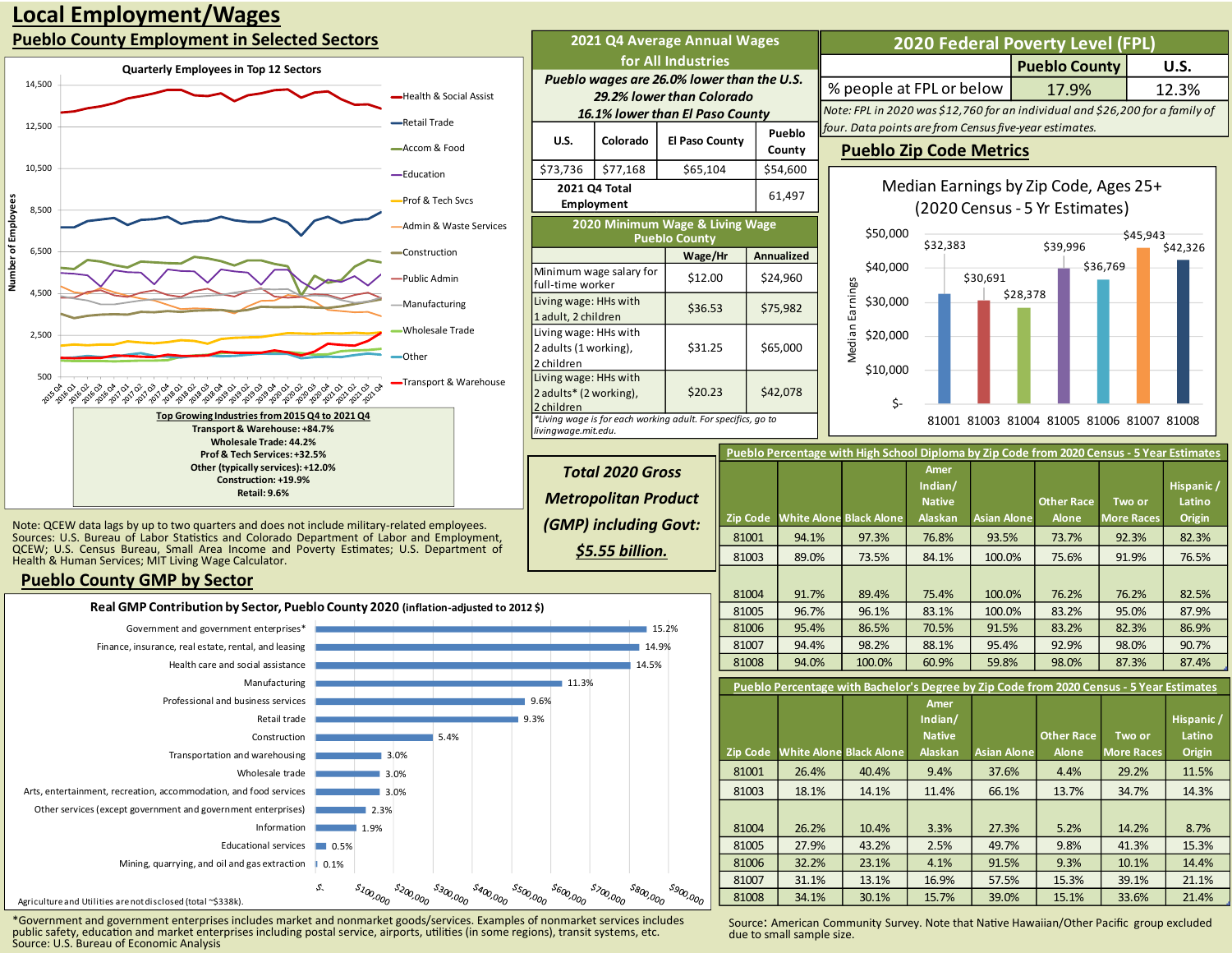# **Demographics**

## **Pueblo County & U.S. Age Groups**



Sources: State Demography Office; U.S. Census Bureau, Population Division; Due to Census delays, age groups are estimates for 2020 and median age for P.C. and U.S. are also estimates.

# **Pueblo County—Population Projections**



Note: Data was updated with projections off of the 2020 Census counts. Source: Colorado Department of Local Affairs, State Demography Office

## **Population Growth 2020-2050**

Projected Population Change 2020 - 2050



The State Demography Office projects a population increase of **26,129 additional people between 2020 and 2050 in Pueblo County.**

| <b>Population Estimates</b> |           |           |  |  |
|-----------------------------|-----------|-----------|--|--|
| <b>Region</b>               |           |           |  |  |
| & (Growth Rate)             | 2020      | 2050      |  |  |
| <b>Pueblo County (16%)</b>  | 168,434   | 194,563   |  |  |
| Colorado (31%)              | 5,782,915 | 7,564,742 |  |  |

The **city of Pueblo pop**ulation in 2020 was **111,893**. Source: Colorado Department of Local Affairs, State Demography Office

#### **Cost of Living**



Notes: The Housing Opportunity Index (HOI) is defined as the share of homes sold in that area that are affordable to a family earning the local median income, based on standard mortgage underwriting criteria. It includes new and existing homes. Sources: National Association of Home Builders; Wells Fargo

# **Real Estate**

**Monthly Home Sales**



# **Median Existing Single-Family\* Home Price 2022 Q1**

| <b>Location</b> | <b>Colorado</b><br><b>Springs</b> | <b>Denver</b> | <b>Pueblo (*New</b><br>& Existing, SF<br>& Condo) | <b>United</b><br><b>States</b> |
|-----------------|-----------------------------------|---------------|---------------------------------------------------|--------------------------------|
| <b>Price</b>    | \$455,000                         | \$662,200     | \$300,003                                         | \$368,200                      |
| 1-year          | 17.4%                             | 19.4%         | 18.9%                                             | 15.7%                          |
| % Change        | increase                          | increase      | increase                                          | increase                       |
| <b>MSA Rank</b> | 32                                | 10            | 99                                                | n/a                            |

Sources: National Association of REALTORS® and Pueblo Area Realtors. Includes existing homes only. Currently, Pueblo home price includes new and existing since Pueblo Area Realtors only reports both (together). Pueblo ranking is estimated based on similar MSA city ranking by NAR. 190 MSAs are measured.

## **Monthly Building Permits**



Source: Pueblo Region Building Department and City of Pueblo